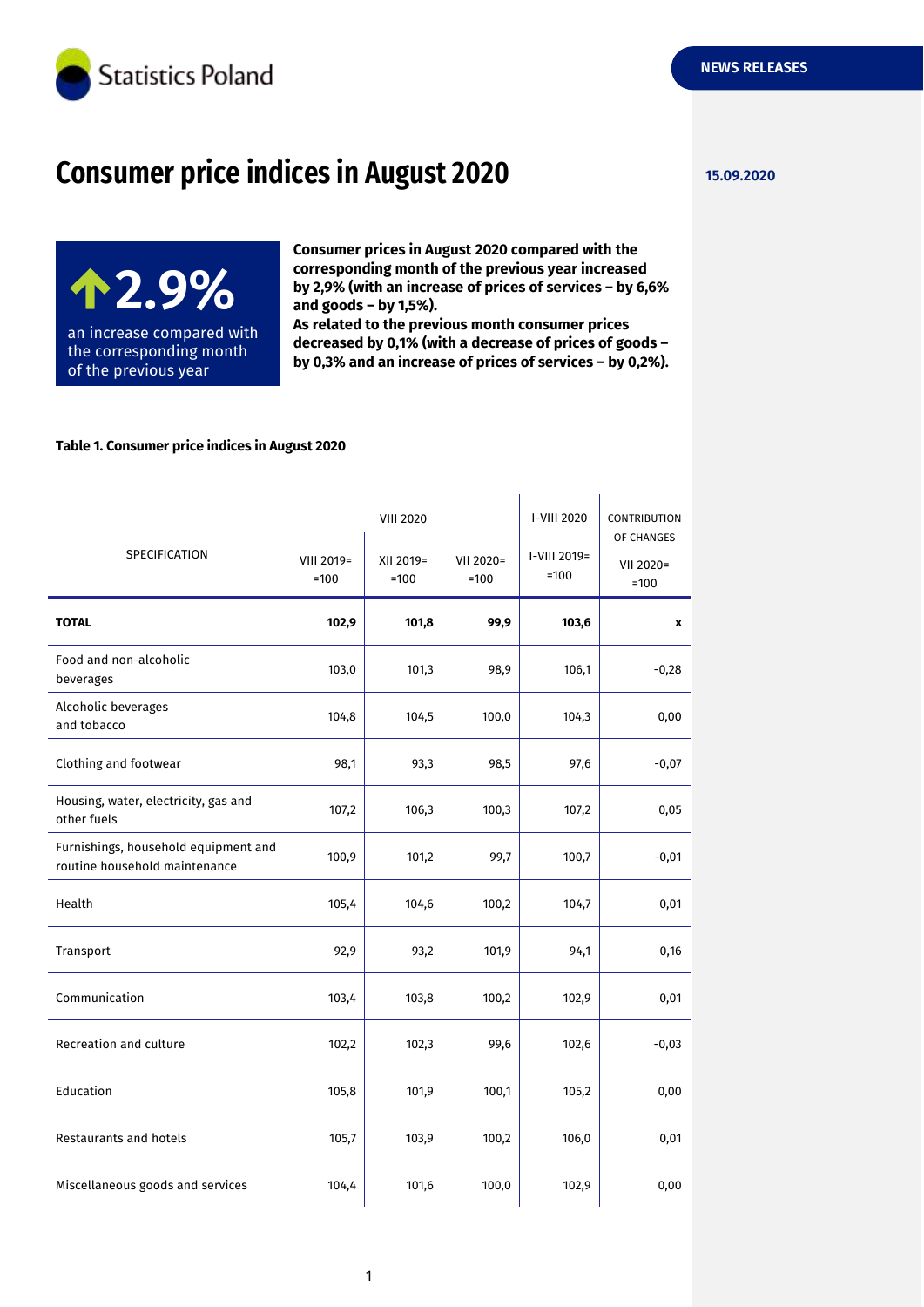#### **Contribution of price changes to the total consumer price index**

In August of the current year, compared with the previous month, the highest contribution to the total consumer price index came from lower prices of Food (by 1,2%) and Clothing and Footwear (by 1,5%), which decreased the index by 0,29 pp and 0,07 pp, respectively. Higher prices related to Transport (by 1,9%) and Dwelling (by 0,1%) increased the index by 0,16 pp and 0,03 pp, respectively.

Compared with the corresponding month of the previous year, higher prices related to Dwelling (by 5,7%), Food (by 3,1%) and Restaurants and hotels (by 5,7%) increased the index by 1,38 pp, 0,72 pp and 0,35 pp, respectively. Lower prices related to Transport (by 7,1%) and Clothing and footwear (by 1,9%) decreased the index by 0,70 pp and 0,09 pp, respectively.

### **Chart 1. Contribution of price changes of selected groups of consumer goods and services in August 2020 (change in pp compared with the previous period)**



#### **Chart 2. Weighting system used in the compilations of consumer price indices in 2020**

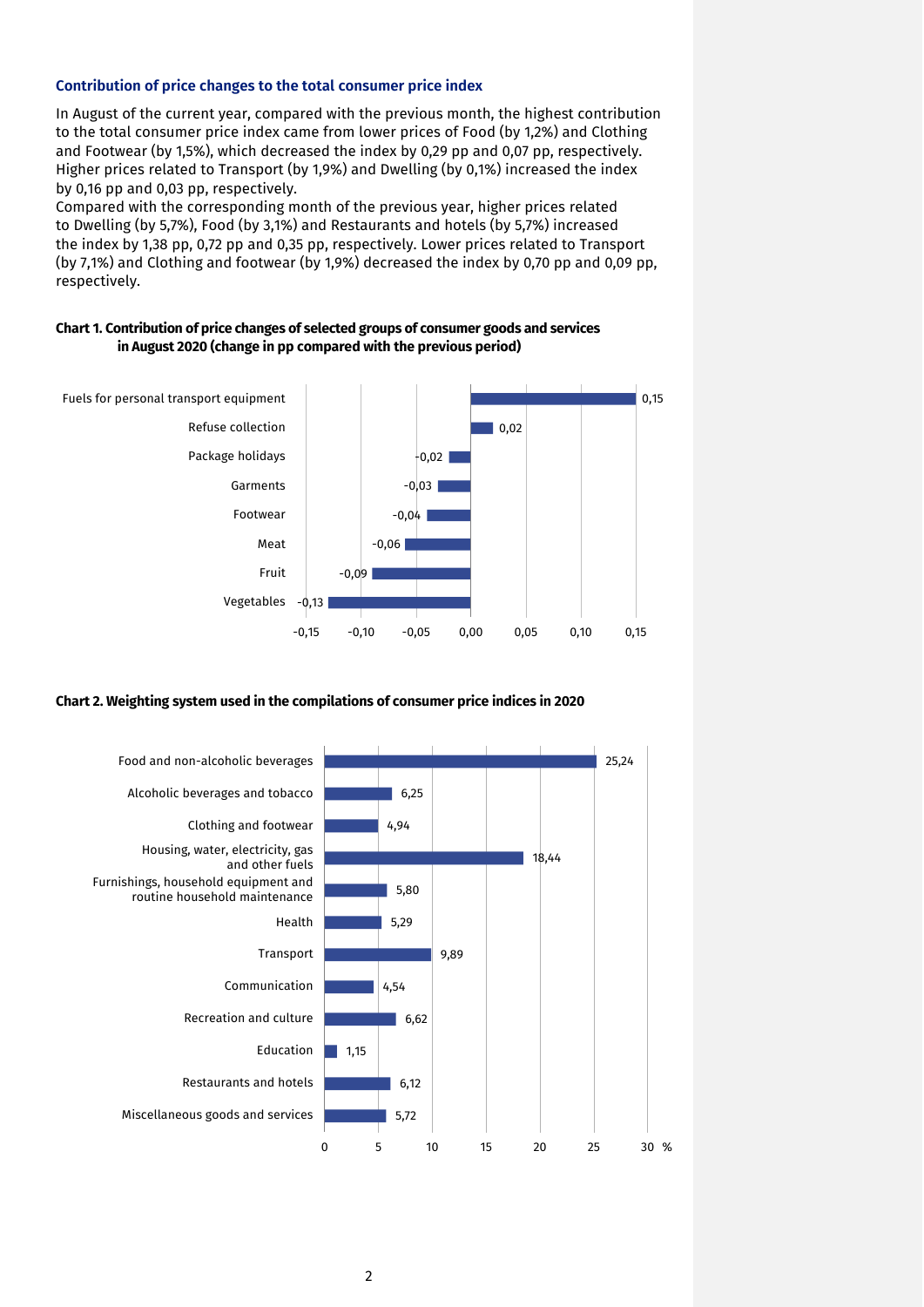



**Chart 4. Consumer prices (change in % compared with the corresponding period of the previous year)**







In August 2020 the consumer price index was within the deviations from inflation target determined by the Monetary Policy Council  $(2,5\% + (-1)$ pp)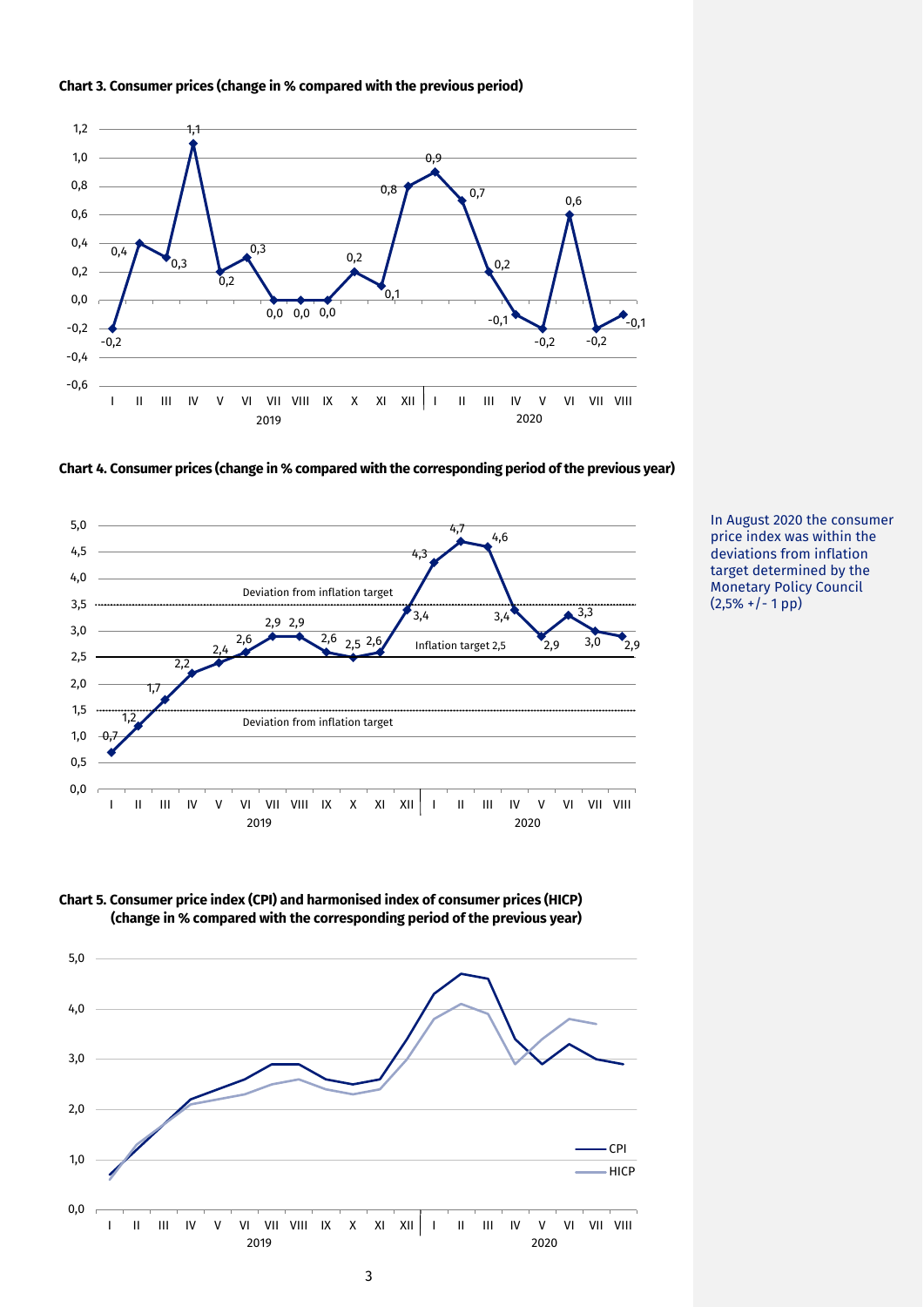# **Table 2. Consumer price indices in August 2020**

|                                                                                                         | <b>VIII 2020</b>     |                     |                     | I-VIII 2020            |
|---------------------------------------------------------------------------------------------------------|----------------------|---------------------|---------------------|------------------------|
| SPECIFICATION                                                                                           | VIII 2019=<br>$=100$ | XII 2019=<br>$=100$ | VII 2020=<br>$=100$ | I-VIII 2019=<br>$=100$ |
| <b>TOTAL</b>                                                                                            | 102,9                | 101,8               | 99,9                | 103,6                  |
| Goods                                                                                                   | 101,5                | 100,5               | 99,7                | 102,5                  |
| Services                                                                                                | 106,6                | 105,3               | 100,2               | 106,7                  |
| FOOD, NON-ALCOHOLIC BEVERAGES,<br>ALCOHOLIC BEVERAGES AND TOBACCO                                       | 103,4                | 102,0               | 99,1                | 105,8                  |
| FOOD AND NON-ALCOHOLIC BEVERAGES                                                                        | 103,0                | 101,3               | 98,9                | 106,1                  |
| Food                                                                                                    | 103,1                | 101,3               | 98,8                | 106,5                  |
| of which:                                                                                               |                      |                     |                     |                        |
| Rice                                                                                                    | 108,7                | 108,4               | 101,3               | 107,0                  |
| Flour                                                                                                   | 105,7                | 105,5               | 98,5                | 105,6                  |
| <b>Bread</b>                                                                                            | 108,6                | 105,9               | 99,9                | 108,3                  |
| Pasta products and couscous                                                                             | 103,2                | 101,8               | 100,1               | 104,1                  |
| Meat                                                                                                    | 104,3                | 99,9                | 99,0                | 109,6                  |
| of which:                                                                                               |                      |                     |                     |                        |
| <b>Beef</b>                                                                                             | 101,5                | 100,6               | 99,4                | 102,2                  |
| Veal                                                                                                    | 103,0                | 102,2               | 100,0               | 103,7                  |
| Pork                                                                                                    | 101,8                | 92,8                | 98,5                | 113,5                  |
| Poultry                                                                                                 | 95,4                 | 96,1                | 96,0                | 101,5                  |
| Dried, salted or smoked meat                                                                            | 108,3                | 103,6               | 100,0               | 111,7                  |
| Fish and seafood                                                                                        | 104,2                | 103,3               | 100,1               | 104,5                  |
| Milk, cheese and eggs                                                                                   | 103,5                | 102,6               | 100,1               | 103,4                  |
| of which:                                                                                               |                      |                     |                     |                        |
| Milk                                                                                                    | 107,6                | 105,1               | 99,9                | 106,9                  |
| Yoghurt, cream, milk-based desserts, milk-<br>based beverages and other similar milk-<br>based products | 103,1                | 102,6               | 100,0               | 103,6                  |
| Cheese and curd                                                                                         | 103,1                | 102,2               | 100,3               | 102,8                  |
| Eggs                                                                                                    | 100,4                | 100,4               | 99,7                | 100,2                  |
| Oils and fats                                                                                           | 99,7                 | 100,6               | 99,8                | 99,0                   |
| Vegetable fats                                                                                          | 100,8                | 102,3               | 100,2               | 101,1                  |
| Animal fats                                                                                             | 98,8                 | 99,4                | 99,5                | 97,5                   |
| of which butter                                                                                         | 97,3                 | 98,7                | 99,5                | 95,7                   |
| Fruit                                                                                                   | 118,5                | 118,2               | 95,8                | 121,8                  |
| Vegetables                                                                                              | 90,3                 | 89,1                | 95,4                | 102,4                  |
| Sugar                                                                                                   | 104,1                | 104,1               | 99,2                | 107,9                  |
| Non-alcoholic beverages                                                                                 | 101,8                | 101,8               | 100,1               | 102,2                  |
| of which:                                                                                               |                      |                     |                     |                        |
| Coffee                                                                                                  | 100,4                | 100,7               | 99,7                | 101,2                  |
| Tea                                                                                                     | 101,3                | 101,6               | 99,9                | 101,9                  |
| Cocoa and powdered chocolate                                                                            | 106,3                | 105,9               | 100,9               | 105,2                  |
| Mineral or spring waters                                                                                | 102,8                | 103,2               | 100,0               | 103,0                  |
| Fruit and vegetable juices                                                                              | 102,7                | 102,3               | 100,3               | 103,0                  |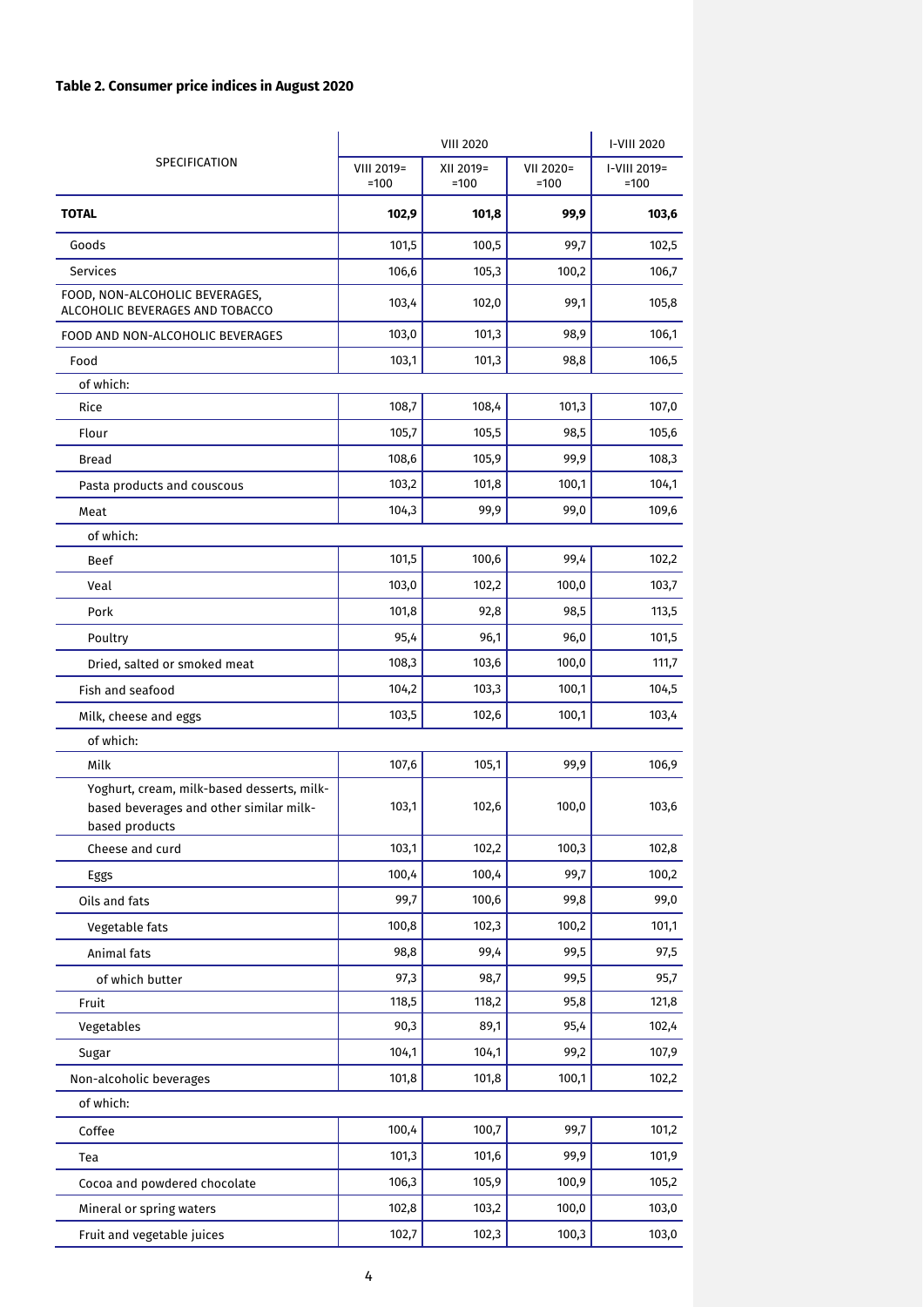| SPECIFICATION                                                            |                      | I-VIII 2020         |                     |                        |
|--------------------------------------------------------------------------|----------------------|---------------------|---------------------|------------------------|
|                                                                          | VIII 2019=<br>$=100$ | XII 2019=<br>$=100$ | VII 2020=<br>$=100$ | I-VIII 2019=<br>$=100$ |
| ALCOHOLIC BEVERAGES AND TOBACCO                                          | 104,8                | 104,5               | 100,0               | 104,3                  |
| Alcoholic beverages                                                      | 103,9                | 103,9               | 100,0               | 103,6                  |
| Tobacco                                                                  | 107,2                | 106,0               | 100,1               | 106,2                  |
| <b>CLOTHING AND FOOTWEAR</b>                                             | 98,1                 | 93,3                | 98,5                | 97,6                   |
| of which:                                                                |                      |                     |                     |                        |
| Garments                                                                 | 98,1                 | 92,8                | 99,0                | 97,2                   |
| Footwear                                                                 | 97,6                 | 93,6                | 96,9                | 98,3                   |
| <b>DWELLING</b>                                                          | 105,7                | 105,1               | 100,1               | 105,7                  |
| HOUSING, WATER, ELECTRICITY, GAS<br>AND OTHER FUELS                      | 107,2                | 106,3               | 100,3               | 107,2                  |
| of which:                                                                |                      |                     |                     |                        |
| Actual rentals for housing                                               | 105,3                | 103,4               | 100,3               | 105,9                  |
| Water supply                                                             | 104,2                | 103,8               | 100,4               | 103,2                  |
| Refuse collection                                                        | 150,5                | 144,5               | 101,3               | 151,9                  |
| Sewage collection                                                        | 104,6                | 104,1               | 100,3               | 104,7                  |
| Electricity, gas and other fuels                                         | 104,5                | 104,1               | 100,1               | 105,0                  |
| Electricity                                                              | 111,7                | 111,7               | 100,0               | 111,8                  |
| Gas                                                                      | 95,7                 | 95,4                | 100,0               | 98,5                   |
| Liquid and solid fuels                                                   | 102,3                | 101,4               | 100,5               | 100,3                  |
| Heat energy                                                              | 101,8                | 100,7               | 100,0               | 102,4                  |
| FURNISHINGS, HOUSEHOLD EQUIPMENT<br>AND ROUTINE HOUSEHOLD MAINTENANCE    | 100,9                | 101,2               | 99,7                | 100,7                  |
| of which:                                                                |                      |                     |                     |                        |
| Furniture and furnishings                                                | 99,0                 | 100,0               | 99,6                | 98,9                   |
| Household appliances                                                     | 100,2                | 100,9               | 99,7                | 99,1                   |
| Cleaning and maintenance products                                        | 101,8                | 102,0               | 99,3                | 102,1                  |
| Domestic services and household<br>services                              | 107,8                | 105,9               | 100,6               | 107,0                  |
| <b>HEALTH</b>                                                            | 105,4                | 104,6               | 100,2               | 104,7                  |
| of which:                                                                |                      |                     |                     |                        |
| Pharmaceutical products                                                  | 103,6                | 102,5               | 100,2               | 103,6                  |
| Therapeutic appliances and equipment                                     | 102,5                | 101,7               | 100,0               | 101,9                  |
| <b>Medical services</b>                                                  | 109,3                | 107,1               | 100,4               | 108,2                  |
| Dental services                                                          | 114,5                | 112,3               | 100,4               | 110,1                  |
| Hospital services <sup>U</sup>                                           | 103,4                | 113,8               | 100,2               | 103,1                  |
| <b>TRANSPORT</b>                                                         | 92,9                 | 93,2                | 101,9               | 94,1                   |
| of which:                                                                |                      |                     |                     |                        |
| Purchase of vehicles                                                     | 99,4                 | 101,1               | 99,8                | 98,1                   |
| of which motor cars                                                      | 99,2                 | 100,9               | 99,7                | 97,9                   |
| Fuels for personal transport equipment                                   | 87,7                 | 88,2                | 103,3               | 88,9                   |
| Diesel                                                                   | 86,6                 | 86,3                | 103,3               | 88,7                   |
| Petrol                                                                   | 86,7                 | 89,7                | 103,8               | 88,4                   |
| Liquid petroleum gas and other fuels<br>for personal transport equipment | 99,7                 | 85,6                | 100,4               | 92,7                   |
| <b>Transport services</b>                                                | 93,9                 | 92,4                | 101,4               | 102,3                  |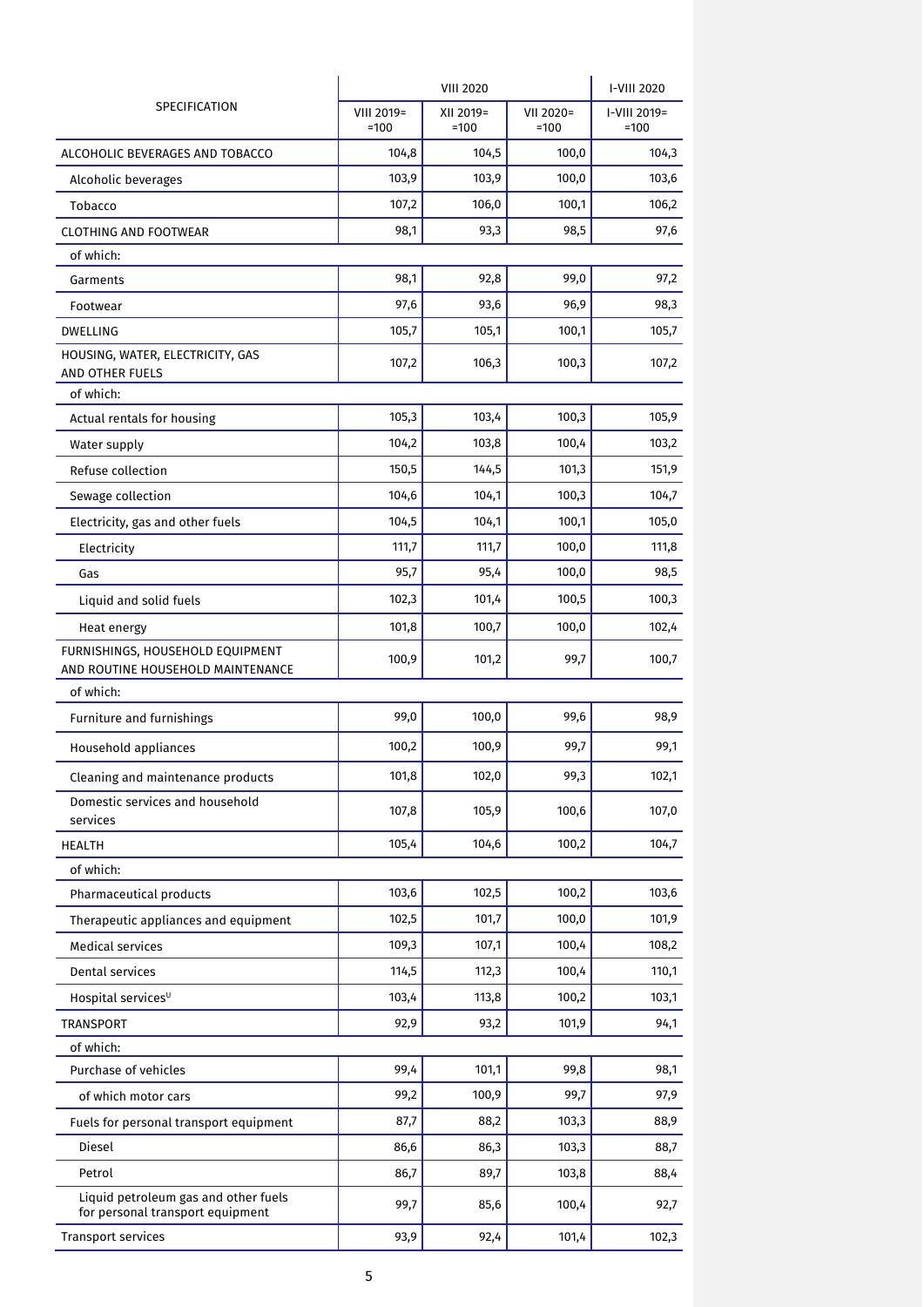| SPECIFICATION                                                                        |                      | I-VIII 2020         |                     |                        |
|--------------------------------------------------------------------------------------|----------------------|---------------------|---------------------|------------------------|
|                                                                                      | VIII 2019=<br>$=100$ | XII 2019=<br>$=100$ | VII 2020=<br>$=100$ | I-VIII 2019=<br>$=100$ |
| COMMUNICATION                                                                        | 103,4                | 103,8               | 100,2               | 102,9                  |
| of which:                                                                            |                      |                     |                     |                        |
| Telephone and telefax equipment                                                      | 87,7                 | 92,7                | 99,2                | 90,0                   |
| Telephone and telefax services                                                       | 104,0                | 104,2               | 100,3               | 103,4                  |
| RECREATION AND CULTURE                                                               | 102,2                | 102,3               | 99,6                | 102,6                  |
| of which:                                                                            |                      |                     |                     |                        |
| Audio-visual, photographic and information<br>processing equipment                   | 97,7                 | 98,9                | 100,0               | 96,4                   |
| Recreational and cultural services                                                   | 103,7                | 103,6               | 100,2               | 102,7                  |
| of which:                                                                            |                      |                     |                     |                        |
| Recreational and sporting services <sup>U</sup>                                      | 106,5                | 103,5               | 100,0               | 105,1                  |
| Cultural services                                                                    | 102,6                | 103,7               | 100,2               | 101,7                  |
| of which television and radio licence fees,<br>subscriptions                         | 101,7                | 104,5               | 100,0               | 99,8                   |
| <b>Books</b>                                                                         | 104,2                | 95,1                | 99,3                | 103,9                  |
| Newspapers and periodicals                                                           | 105,6                | 105,5               | 100,0               | 105,8                  |
| Stationery and drawing materials                                                     | 103,2                | 102,4               | 100,1               | 103,2                  |
| Package holidays <sup>u</sup>                                                        | 99,8                 | 104,4               | 99,0                | 104,8                  |
| Package domestic holidays <sup>u</sup>                                               | 106,6                | 110,4               | 99,3                | 107,4                  |
| Package international holidays <sup>u</sup>                                          | 94,8                 | 100,1               | 98,8                | 102,9                  |
| <b>EDUCATION</b>                                                                     | 105,8                | 101,9               | 100,1               | 105,2                  |
| RESTAURANTS AND HOTELS                                                               | 105,7                | 103,9               | 100,2               | 106,0                  |
| MISCELLANEOUS GOODS AND SERVICES                                                     | 104,4                | 101,6               | 100,0               | 102,9                  |
| of which:                                                                            |                      |                     |                     |                        |
| Personal care                                                                        | 104,7                | 103,5               | 100,3               | 103,2                  |
| of which:                                                                            |                      |                     |                     |                        |
| Hairdressing salons and personal grooming<br>establishments                          | 113,5                | 111,8               | 100,5               | 110,1                  |
| Articles for personal hygiene and wellness,<br>esoteric products and beauty products | 102,7                | 101,5               | 100,2               | 101,7                  |
| Social protection                                                                    | 112,4                | 109,7               | 100,2               | 109,8                  |
| Insurance                                                                            | 102,9                | 92,7                | 99,3                | 101,1                  |
| Charges by banks and post offices                                                    | 142,9                | 142,9               | 100,0               | 120,4                  |

Documents '*Guidance on the compilation of the HICP in the context of the COVID-19 crisis*' and '*Guidance note on HICP issues emerging from the lifting of lockdown measures*' were published by Eurostat under the following links [https://ec.europa.eu/eurostat/documents/10186/10693286/HICP\\_guidance.pdf,](https://ec.europa.eu/eurostat/documents/10186/10693286/HICP_guidance.pdf) [https://ec.europa.eu/eurostat/documents/10186/10693286/HICP\\_lifting\\_lockdown\\_measures\\_guidance.pdf](https://ec.europa.eu/eurostat/documents/10186/10693286/HICP_lifting_lockdown_measures_guidance.pdf)

The guidelines recommended by Eurostat concerning consumer price indices are also presented in Polish under the lin[k https://stat.gov.pl/obszary-tematyczne/ceny-handel/wskazniki-cen/wytyczne-dotyczace](https://stat.gov.pl/obszary-tematyczne/ceny-handel/wskazniki-cen/wytyczne-dotyczace-opracowania-hicp-w-kontekscie-kryzysu-zwiazanego-z-covid-19,19,1.html)[opracowania-hicp-w-kontekscie-kryzysu-zwiazanego-z-covid-19,19,1.html](https://stat.gov.pl/obszary-tematyczne/ceny-handel/wskazniki-cen/wytyczne-dotyczace-opracowania-hicp-w-kontekscie-kryzysu-zwiazanego-z-covid-19,19,1.html)

In case of quoting Statistics Poland data, please provide information: "Source of data: Statistics Poland", and in case of publishing calculations made on data published by Statistics Poland, please include the following disclaimer: "Own study based on figures from Statistics Poland".